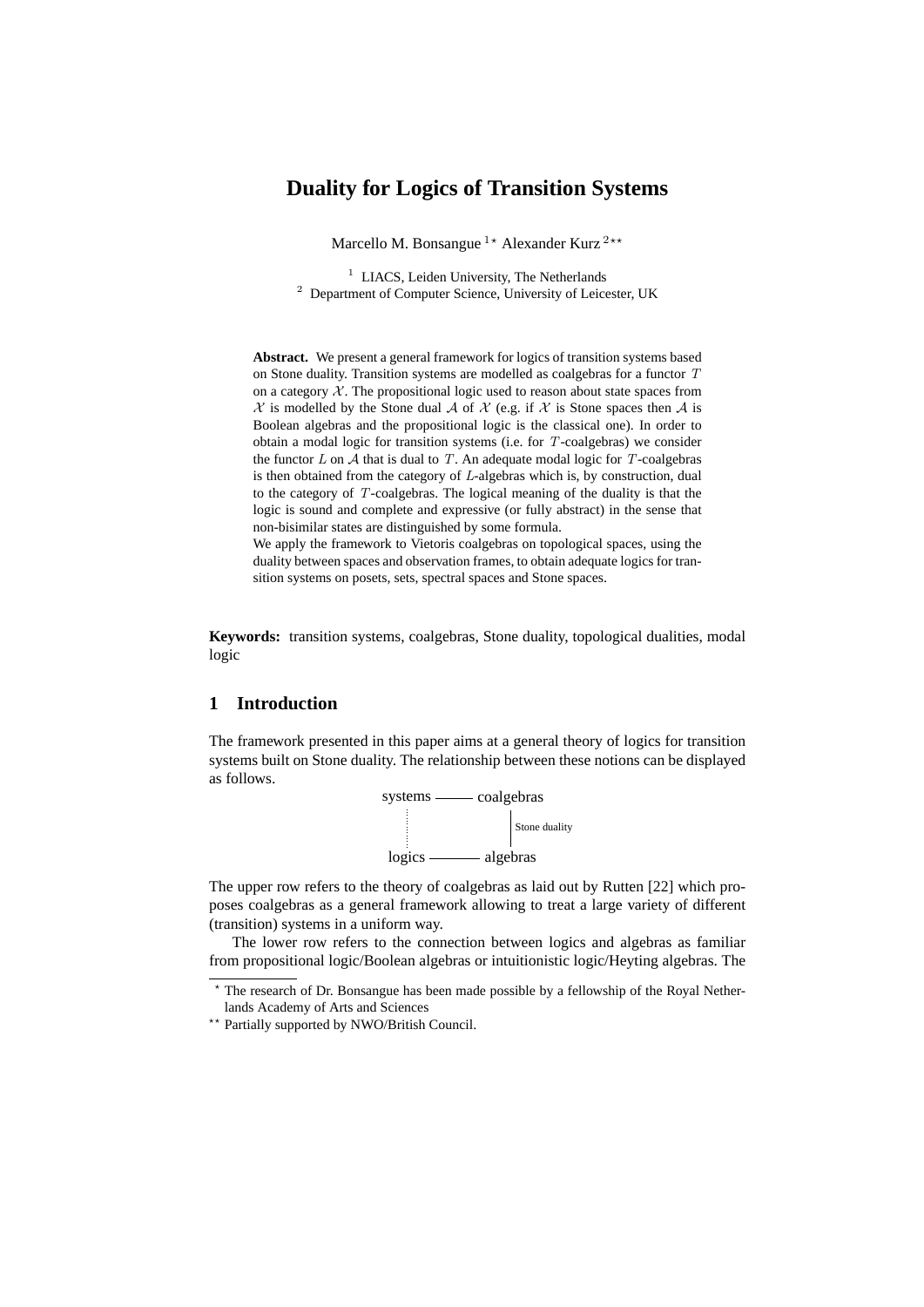modal logics that are the basis for most logics of transition systems have similar algebraic counterparts [3].

The connection between the two rows will be provided by Stone duality (Johnstone [13]). Stone duality provides set-theoretic representations of algebras, or, in other words, provides a state-based semantics for the logics described as algebras. It has been used, for example, in the ground breaking work of Jónnson and Tarski [15] and Goldblatt [11] in modal logic and Abramsky [1, 2] in domain theory.

**Lifting a Stone Duality via Dual Functors** In this paper we show that there is a simple general principle underlying all these works. It can be formalised in a framework parametric in the basic duality and the type of the transition structure. The key role in this framework will be provided by a suitable duality between a category  $X$  (e.g. Stone spaces  $[13]$ ) and a category of algebras  $\mathcal A$  (e.g. Boolean algebras). This duality extends to a duality between relational structures on  $\mathcal X$  (e.g. descriptive general frames [11]) and modal algebras on A whenever there are dual endofunctors  $T:\mathcal{X} \to \mathcal{X}$  and  $L:\mathcal{A} \to \mathcal{A}$ .

$$
T\bigcap\mathcal{X}\underset{\longleftarrow}{\longrightarrow}\mathcal{A}\bigcap\mathcal{L}
$$

The relational semantics is given by  $T$ -coalgebras and the algebraic semantics is given by L-algebras. The respective categories  $\text{Coalg}(T)$  and  $\text{Alg}(L)$  are dually equivalent by construction. Informally speaking,  $T$  encodes the possible next-step transitions a T-coalgebra may engage in; and  $L$  describes how to construct, up to logical equivalence, modal formulae of depth 1 from propositional formulae. We show in Theorem 5 that under fairly general circumstances dual functors on dual categories automatically give rise to a modal logic and an adequate relational semantics (i.e. the logic is sound, complete, and expressive).

**Instantiating the Framework with a Powerdomain for**  $\mathcal{T}_0$ **-spaces** We instantiate the above framework to show that a number of modal logics arise in a uniform way if we take  $X$  above to be a suitable category of topological spaces and  $T$  to be a variant of the powerset functor. In particular, we want to be able to characterise the relational structure providing an adequate semantics to positive modal logic with infinite joins and infinite meets. This builds on the work of [6] since such a characterisation will require a duality between  $T_0$  topological spaces and so-called spatial observation frames. As a novel result, we present a functor  $L$  defining the modal algebras dual to the relational structures induced by  $T$ . It is a non-trivial extension of the Vietoris functor on locales as defined in [14].

By considering suitable subcategories of topological spaces we obtain modal logics with an adequate relational semantics on transition systems over posets, sets, spectral spaces, and Stone spaces. The last two cases give us well known modal logics, namely the positive and the classical ones, with  $\mathsf{Alg}(L)$  being positive modal algebras and Boolean algebras with operators, respectively, and  $Coalg(T)$  being the  $K^+$ -spaces of [8] and the descriptive general frames of [11], respectively. This unifies and extends recent work [21, 17] showing that  $K^+$ -spaces and descriptive general frames can be described as  $Coalg(T)$  for an appropriate functor T. Compared to [21], which uses Priestley spaces, our description of  $K^+$ -spaces as coalgebras is simpler in that the definition of the Vietoris functor on spectral spaces avoids taking a quotient identifying indistinguishable subsets.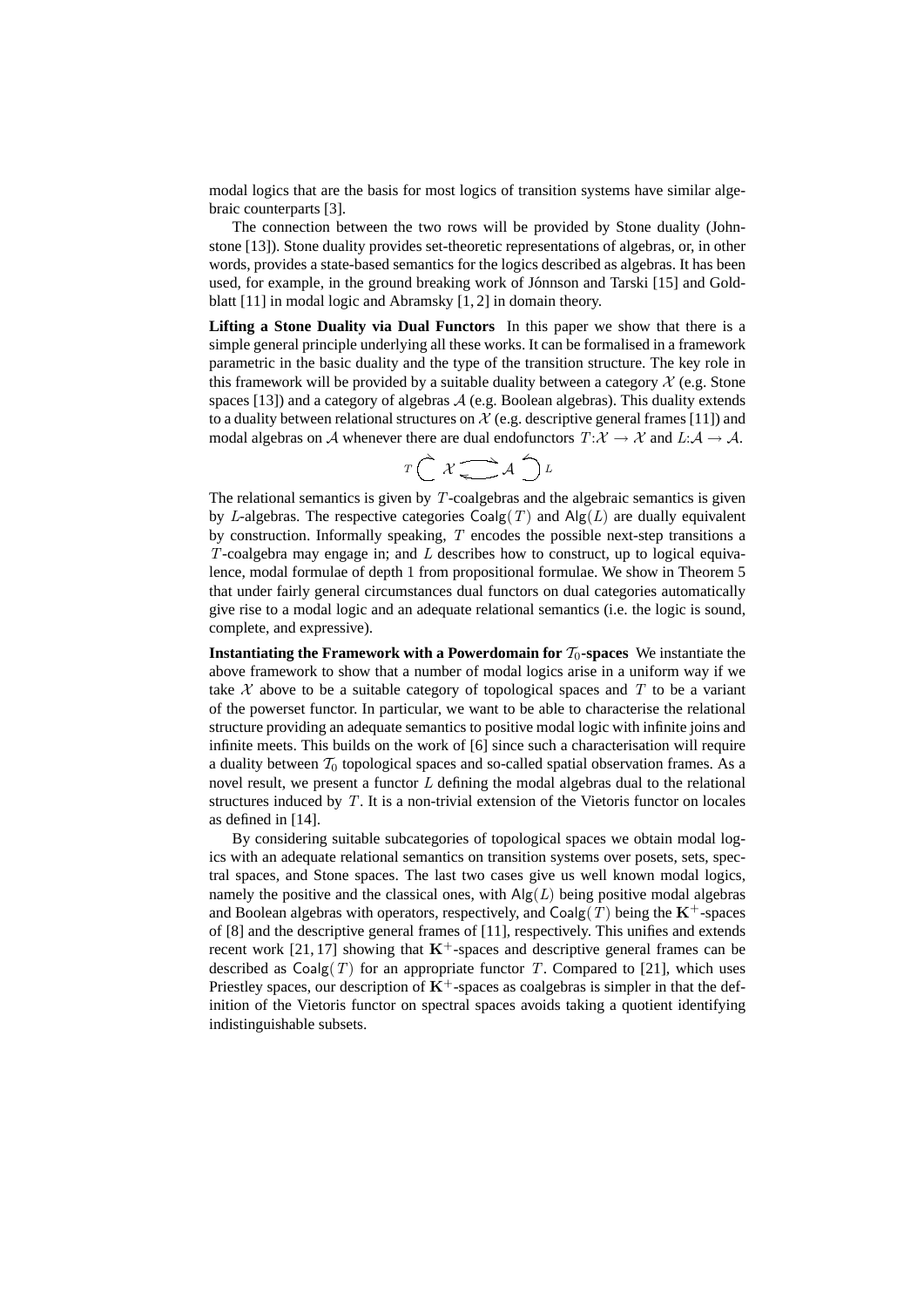**Related Work** The idea of relating constructions on algebras and topological spaces is extensively discussed in [23] and, for a specific class of topological spaces, in [1]. Our approach is more general since it also treats logics with infinitary conjunctions. Moreover, the models we are interested in are not only the solutions of recursive domain equations (final coalgebras) but any coalgebras. On the other hand, we only deal here with categories that do not accommodate the function spaces important in domain theory.

Our algebraic description of the Vietoris construction is a generalisation of that presented in [13, 14], since it allows for equations involving infinite conjunctions. However, when these are not necessary, the two constructions coincide. The equations for spectral spaces of Section 5, for example, are the same as those presented in [14].

Soundness and completeness of an infinitary modal logic for transition systems has been proved in [7] using a topological duality. Completeness, however, is obtained by significantly restricting the class of transition systems under consideration. For example, they form a subclass of the descriptive general frames. Our result here incorporates the above as a special case, obtained by considering a specific category of topological spaces. Furthermore, by applying our framework to the category of posets, we obtain completeness for a larger class of transition systems *including* the descriptive general frames. To our knowledge, this is the first such result for a positive infinitary modal logic.

**Overview** We proceed as follows. The next section introduces some basic notions on coalgebras, algebras and their presentation by generators and relations. In Section 3 we describe the framework for the use of dualities for a coalgebraic semantics of modal logic. In Section 4, we introduce a duality for topological spaces and set up, in Section 5, the necessary ingredients for finally applying in Section 6 the above framework to obtain sound, complete, and expressive modal logics for transition systems. We conclude with a discussion on possible future directions in Section 7.

### **2 Preliminaries**

Although category theory does not play a major role in this paper, we will have to assume some basic notions. As usual, Set denotes the category of sets and functions.

**Algebras and Coalgebras for a Functor** Roughly speaking, coalgebras for a functor generalise transition systems, whereas algebras for a functor generalise the ordinary algebras for a signature where carriers are not sets but taken from some category. Further, (co-)algebras for a functor give rise to the principle of (co-)induction [22].

Given a functor  $T:\mathcal{X} \to \mathcal{X}$  on a category  $\mathcal{X}$ , a  $T$ -coalgebra  $(X, \xi)$  consists of an object  $X \in \mathcal{X}$  and an arrow  $\xi: X \to TX$ . A coalgebra morphism  $f:(X, \xi) \to (X', \xi')$ is an arrow  $f: X \to X'$  such that  $\xi' \circ f = Tf \circ \xi$ . Dually, an *L*-algebra on a category A is given by an arrow  $\alpha: LA \to A$ , and an algebra morphism  $f:(A,\alpha) \to (A',\alpha')$  is an arrow  $f: A \to A'$  such that  $\alpha' \circ Lf = f \circ \alpha$ . The respective categories are denoted by Coalg(T) and  $\text{Alg}(L)$ .

If the category X has a forgetful (i.e. faithful) functor  $V: X \rightarrow Set$  then we can talk about the elements of a coalgebra. In particular, we have a canonical notion of behavioural equivalence (or bisimulation). Explicitly, given T-coalgebras  $(X, \xi), (X', \xi')$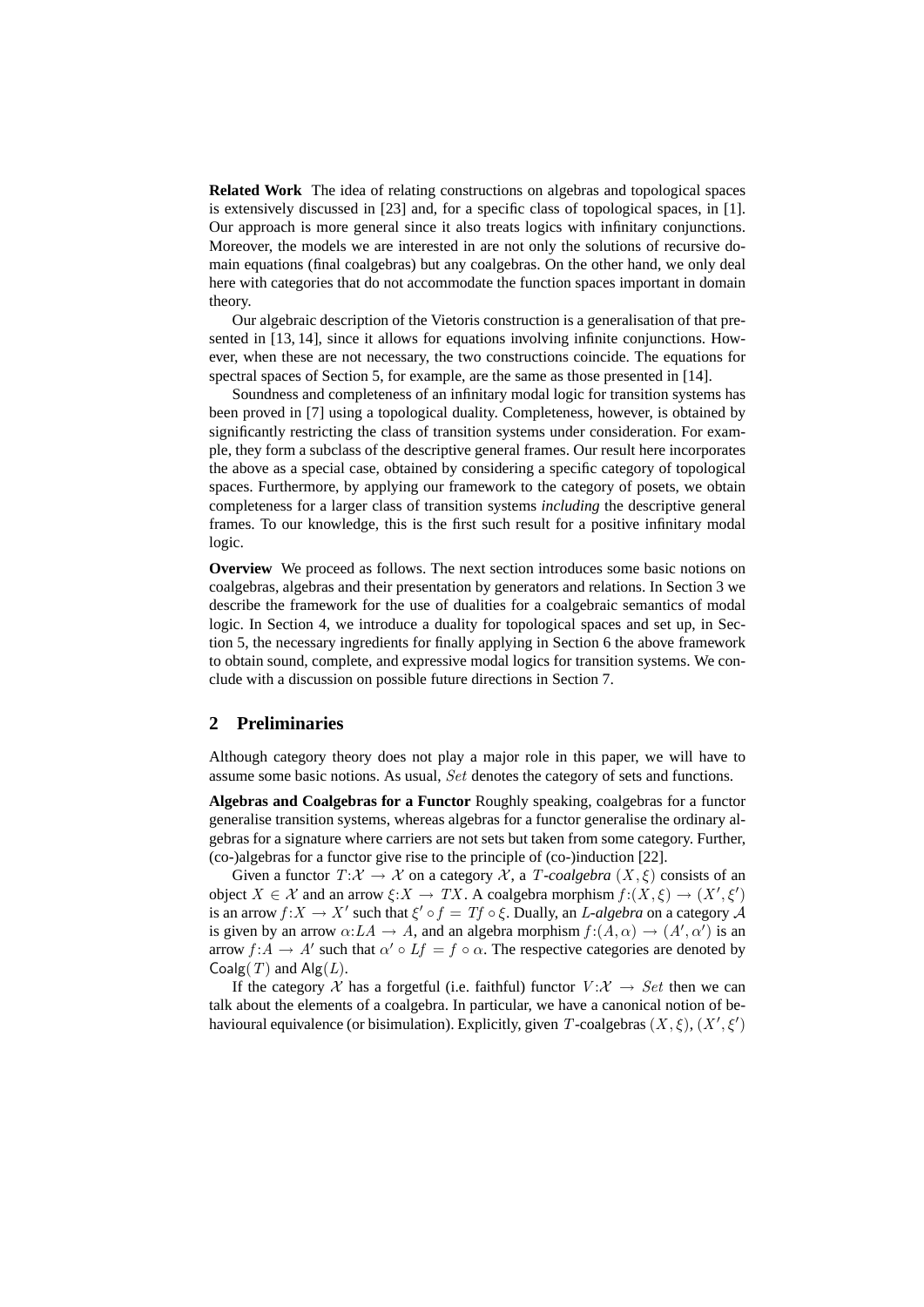and elements  $x \in VX$ ,  $x' \in VX'$ , we say that x and x' are *behaviourally equivalent* or *bisimilar*, denoted  $x \simeq x'$ , if there is a coalgebra  $(Y, \nu)$  and there are coalgebra morphisms  $f:(X,\xi) \to (Y,\nu)$  and  $f':(X',\xi') \to (Y,\nu)$  such that  $Vf(x) = Vf'(x')$ .

**Example 1.** If X is the category Set of sets and functions and  $T = \mathcal{P}$  is the powerset functor (mapping a set to its powerset and a function to the direct image function), then  $Coalg(T)$  is the category of Kripke frames with bounded morphisms (also called p-morphisms  $[11]$ ). Kripke models w.r.t. a given set *Prop* of atomic propositions are  $(\mathcal{P}(Prop) \times \mathcal{P})$ -coalgebras. Behavioural equivalence yields the standard notion of bisimulation in both cases.

**The Final and Initial Sequences** The intuition that T describes the possible next-step transitions can be made precise using the final (coalgebra) sequence. Moreover, in cases were the final coalgebra does not exist, one can still work with the final sequence. We just outline the basics, for further information see e.g. [25].

The *final sequence* (or terminal sequence) of  $T: \mathcal{X} \to \mathcal{X}$ 

$$
T_0 \xleftarrow{p_0^1} T_1 \xleftarrow{p_n^1} T_{n+1} \xleftarrow{p_n^{n+1}} T_{n+1} \xleftarrow{p_n^1} \cdots
$$

is an ordinal indexed sequence of objects  $T_n$  in  $\mathcal X$  together with a family  $(p_m^n)_{m \leq n}$  of arrows  $p_m^n$ :  $T_n \to T_m$  for all ordinals  $m \leq n$  such that

- **–**  $T_{n+1} = T(T_n)$  and  $p_{m+1}^{n+1} = T(p_m^n)$  for all  $m \leq n$ ,
- $p_n^n = id_{T_n}$  and  $p_k^n = p_k^m \circ p_m^n$  for  $k \le m \le n$ ,
- the cone  $(T_n, (p_m^n))_{m \lt n}$  is limiting whenever n is a limit ordinal.

Here we are assuming that X has the necessary limits (in particular, a final object  $T_0$ ). The *initial sequence* of an endofunctor is defined dually.

Intuitively,  $T_n$  represents behaviours that can be observed in n steps. This can be formalised by observing that, for every coalgebra  $(X, \xi)$ , there are arrows

$$
\xi_n:X\to T_n
$$

where  $\xi_n:X \to T_n$  is  $T(\xi_m) \circ \xi$  if  $n = m + 1$  and  $\xi_n$  is the unique map satisfying  $\xi_m = p_m^n \circ \xi_n$  for all  $m < n$  if n is a limit ordinal. If  $V: \mathcal{X} \to Set$  is the forgetful functor we now consider  $V \xi_n$  as the map assigning to each state x its n-step behaviour, that is, for  $(X, \xi), (X', \xi')$  and  $x \in VX, x' \in VX'$  define  $x, x'$  to be *n*-step equivalent, denoted by  $x \simeq_n x'$ , if  $\xi_n(x) = \xi'_n(x')$ .

The final sequence is said to converge if there is an ordinal *n* for which  $p_n^{n+1}$  is iso. Then the inverse  $(p_n^{n+1})^{-1}$  is the final T-coalgebra. In this case, two states are behaviourally equivalent if and only if they are identified by the (unique) morphisms into the final coalgebra, that is,  $x \simeq_n x'$  for all ordinals n.

**Example 2.** Let  $X = Set$ . If TX is the powerset PX of X, then n-step equivalence coincides with the notion of bounded bisimulation as e.g. in [10]. The final coalgebra does not exist (as an object in  $\text{Coalg}(T)$ ) since its carrier is not a set but a proper class.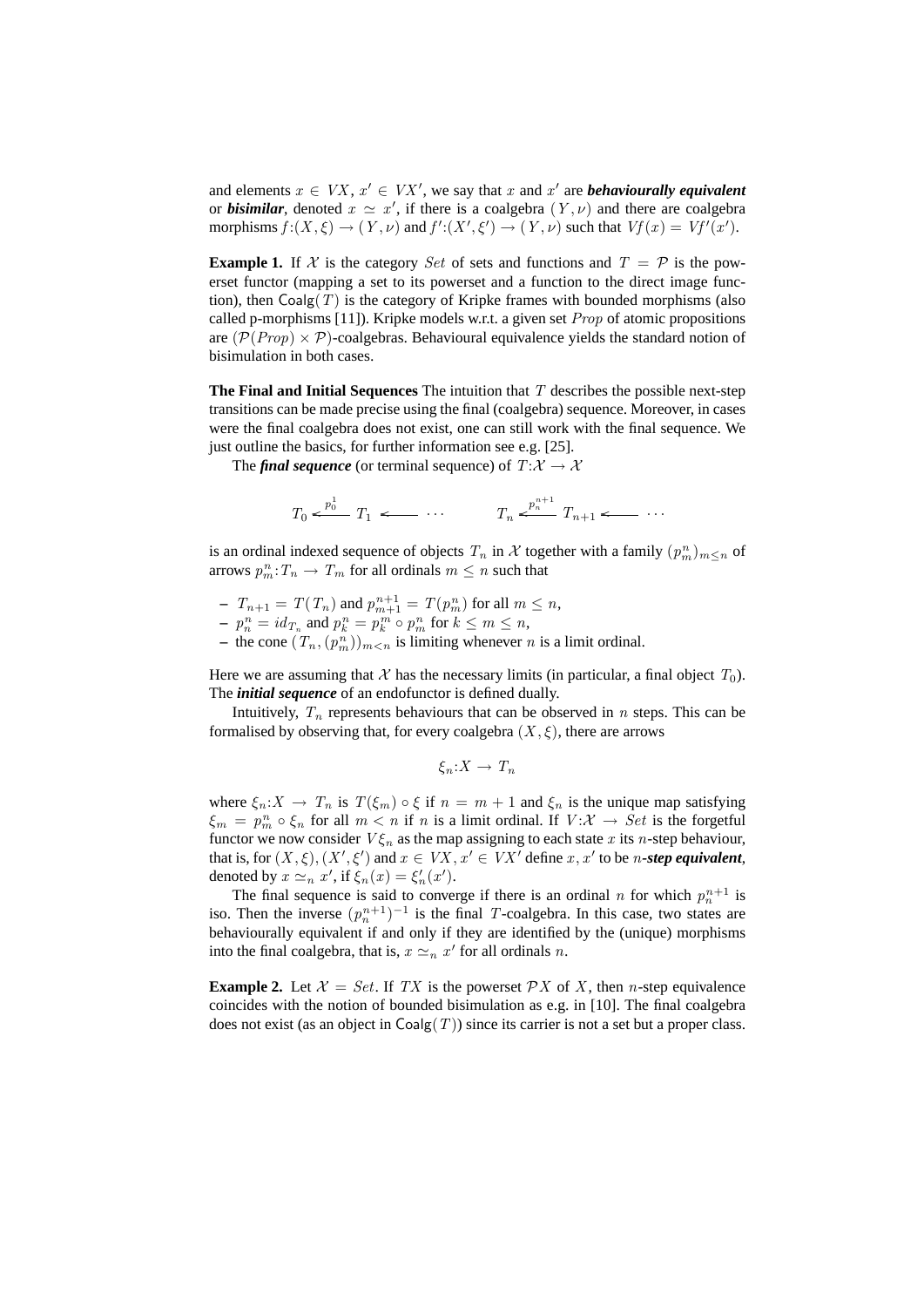**Presenting Algebras by Generators and Relations** A category A is *algebraic* when it comes with a monadic functor  $U : A \to Set$  [18]. In this case, the functor U has a left adjoint  $F:Set \to A$ , mapping every set S to the *free algebra FS*. Furthermore, every object of A can be presented by generators and relations, that is, for each  $A \in \mathcal{A}$  we can find a set S (the elements of which are called *generators* in this context) and a set  $R \subseteq FS \times FS$  (the elements of which are called *relations* in this context) such that A is the quotient  $FS/R$ . Algebraically speaking, objects of A can be identified with algebras of an (infinitary) algebraic theory<sup>3</sup>. Clearly, every *presentation*  $A\langle S|R\rangle$  by generators S and relations R defines an algebra in  $A$ .

**Example 3.** A *frame* is a complete lattice L that satisfies the infinite distributive law  $a \wedge \bigvee C = \bigvee \{a \wedge c \mid c \in C\}$  for all  $a \in L$  and all subsets  $C \subseteq L$ . Frames with functions preserving arbitrary joins and finite meets form a category called Frm. The forgetful functor from Frm to Set mapping each frame to its underlying set is monadic. Hence the infinitary algebra  $Frm\langle S|R\rangle$  presented by a set of generators S and a set of relations R presents a frame and every frame can be presented by generators and relations. In particular, the free frame over a set S can be presented as  $Frm\langle S|\emptyset\rangle$ .

A model of a presentation  $A\langle S|R \rangle$  is a pair  $\langle B, f : S \to UB \rangle$  such that  $B \in \mathcal{A}$  and  $f^{\dagger}(e_l) = f^{\dagger}(e_r)$ , where  $(e_l, e_r) \in R$  and  $f^{\dagger} : FS \to B$  is the unique extension of j such that  $f^{\dagger}(\eta(s)) = f(s)$  for each  $s \in S$ , with  $\eta$  the unit of the adjunction between F and U. It follows that presentations are canonical: if  $A\langle S|R\rangle$  is a presentation of  $A \in \mathcal{A}$  then it comes equipped with a function  $\llbracket - \rrbracket_A : S \to UA$  such that for every other model  $\langle B, f : S \to UB \rangle$  there exists a unique function  $f^{\ddagger}: A \to B$  with the property that  $f^{\ddagger}(\llbracket s \rrbracket_A) = f(s)$  for each  $s \in S$ .

**Example 4.** A complete lattice L is a *completely distributive lattice* (*cdl*) if, for all sets C of subsets of L, it holds that  $\bigwedge \{ \bigvee C \mid C \in C \} = \bigvee \{ \bigwedge f(C) \mid f \in \Phi(C) \}$ , where  $f(C)$ denotes the set  $\{f(C) \mid C \in C\}$  and  $\Phi(C)$  is the set of all functions  $f: C \to \bigcup C$  such that  $f(C) \in C$  for all  $C \in \mathcal{C}$ . Completely distributive lattices with functions preserving both arbitrary meets and arbitrary joins form a category, denoted by CDL. Also the forgetful functor from CDL to Set mapping each completely distributive lattice to its underlying set is monadic.

Since every cdl is a frame we have that  $CDL\langle S|R\rangle$  together with the function  $[-\mathbb{F}_F]$ is a model of  $F = Frm \langle S | R \rangle$ . Therefore, the identity function over a set S can be uniquely extended to a frame morphism from  $Frm\langle S|R\rangle$  to  $CDL\langle S|R\rangle$  for each set of frame relations R. In other words,  $CDL\langle S|R\rangle$  is the presentation of the free cdl over the frame presented by  $Frm\langle S|R\rangle$ .

<sup>&</sup>lt;sup>3</sup> The converse is, in general, false. For example, there is no free complete Boolean algebra over a set of two generators.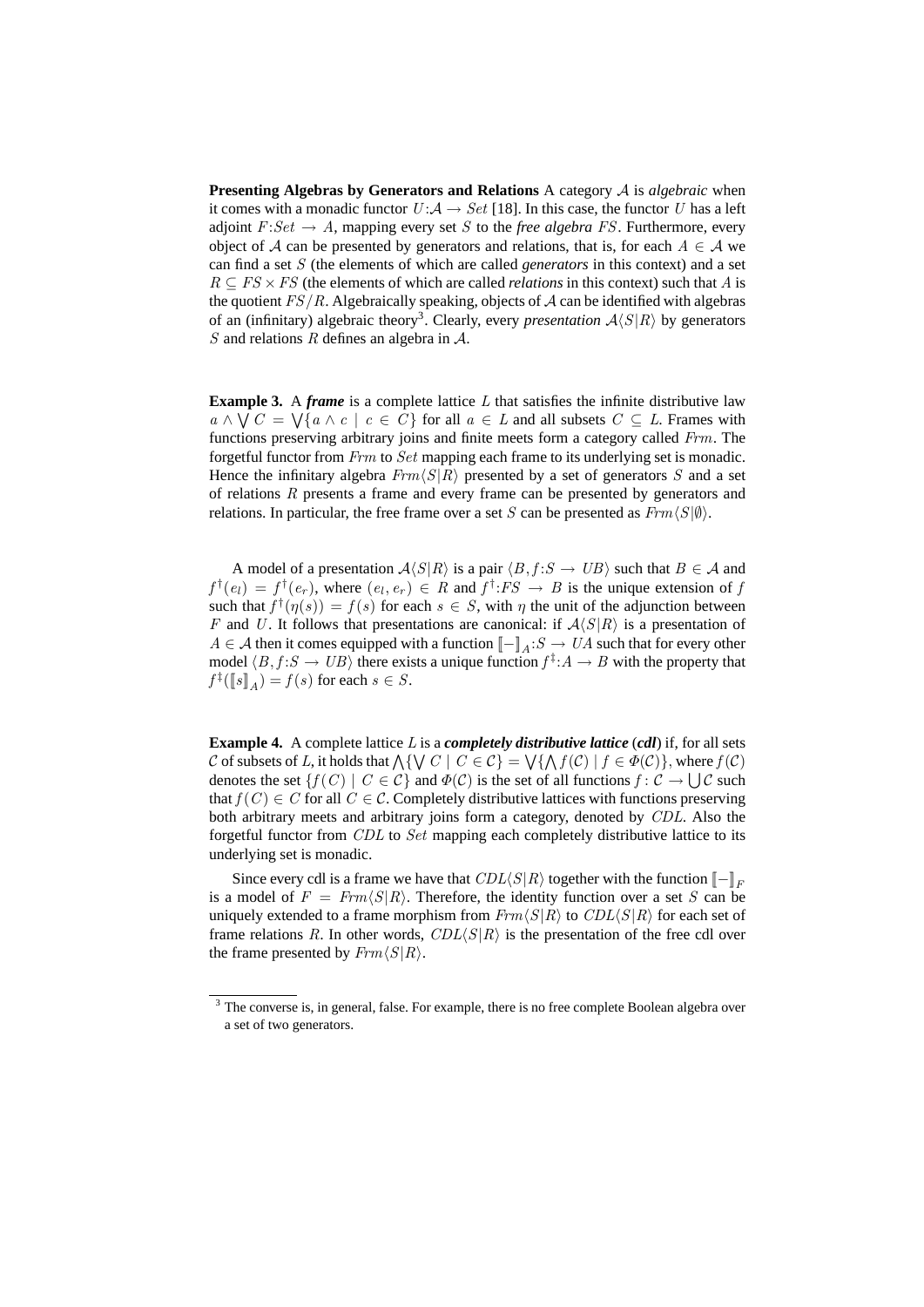#### **3 The Framework: Dualities for Modal Logic**

This section describes a general framework for the use of dualities in modal logic. Consider the following situation



where  $O$  and  $Pt$  are a dual equivalence (or duality, for short) between the categories X and A, i.e. O and Pt are contravariant functors and there are isomorphisms  $X \rightarrow$  $PtOX, A \rightarrow \mathcal{O}PtA$ , for all  $X \in \mathcal{X}, A \in \mathcal{A}$ . Further, V is a faithful functor from  $X$  to Set, and L and T are *dual functors* in the sense that there is an isomorphism  $PtL \rightarrow T^{op} Pt$ . Clearly, Alg(L) and Coalg(T) are dual categories.

We assume that  $\mathcal A$  is a category of algebras over  $Set$ , that is, categorically speaking, the functor  $U: A \rightarrow Set$  is monadic. In particular, for any set *Prop* the free algebra  $F(Prop) \in \mathcal{A}$  exists. We call  $UF(Prop)$  the set of propositional formulae in variables (or atomic propositions) Prop. Since algebras can be represented by generators and relations we can find, for each algebra  $A$ , a set of generators  $GA$  and a surjective algebra morphism  $\tau_A:FGA \to LA$ . We assume G to be a functor from  $A \to Set$  and  $\tau_A$  to be natural in A. 4

These ingredients allow us to define modal formulae and their algebraic semantics. Consider the diagram



where the lower row is the initial sequence (Section 2) of the functor  $L' = L + F(Prop)$ , that is,  $L'_0$  is the initial object in  $A$ ,  $L'_{n+1} = L(L'_n) + F(Prop)$ . The elements of  $FGL'_n$ are the modal formulae of depth  $n + 1$ . The horizontal arrows allow us to consider a formula of depth n as a formula of depth m for any  $m \geq n$ . The vertical arrows  $q_n$  assign to each formula of depth n its algebraic semantics (which is an equivalence class of modal formulae) and are given by  $\tau_{L_n}$  composed with the left injection into  $L(L'_n) + F(Prop)$ . By naturality of  $\tau$ , the above diagram commutes. If the sequence converges, the colimit of  $FGL_n'$  is the set of all modal formulas and the colimit of the  $L_n'$ is the Lindenbaum-Tarski algebra of the logic. In many interesting cases, the sequence will converge (even after  $\omega$  steps), but since we also want to cover infinitary logics we can not assume this.

<sup>&</sup>lt;sup>4</sup> For example, we can take  $G: \mathcal{A} \rightarrow Set$  to be the functor  $GA = \coprod_{B \in \mathcal{A}} ULFUB \times$  $A(FUB, A)$  and  $\tau_A(f, g) = ULg(f)$ . But often, as in the case studied in this paper, a much more economical presentation is possible.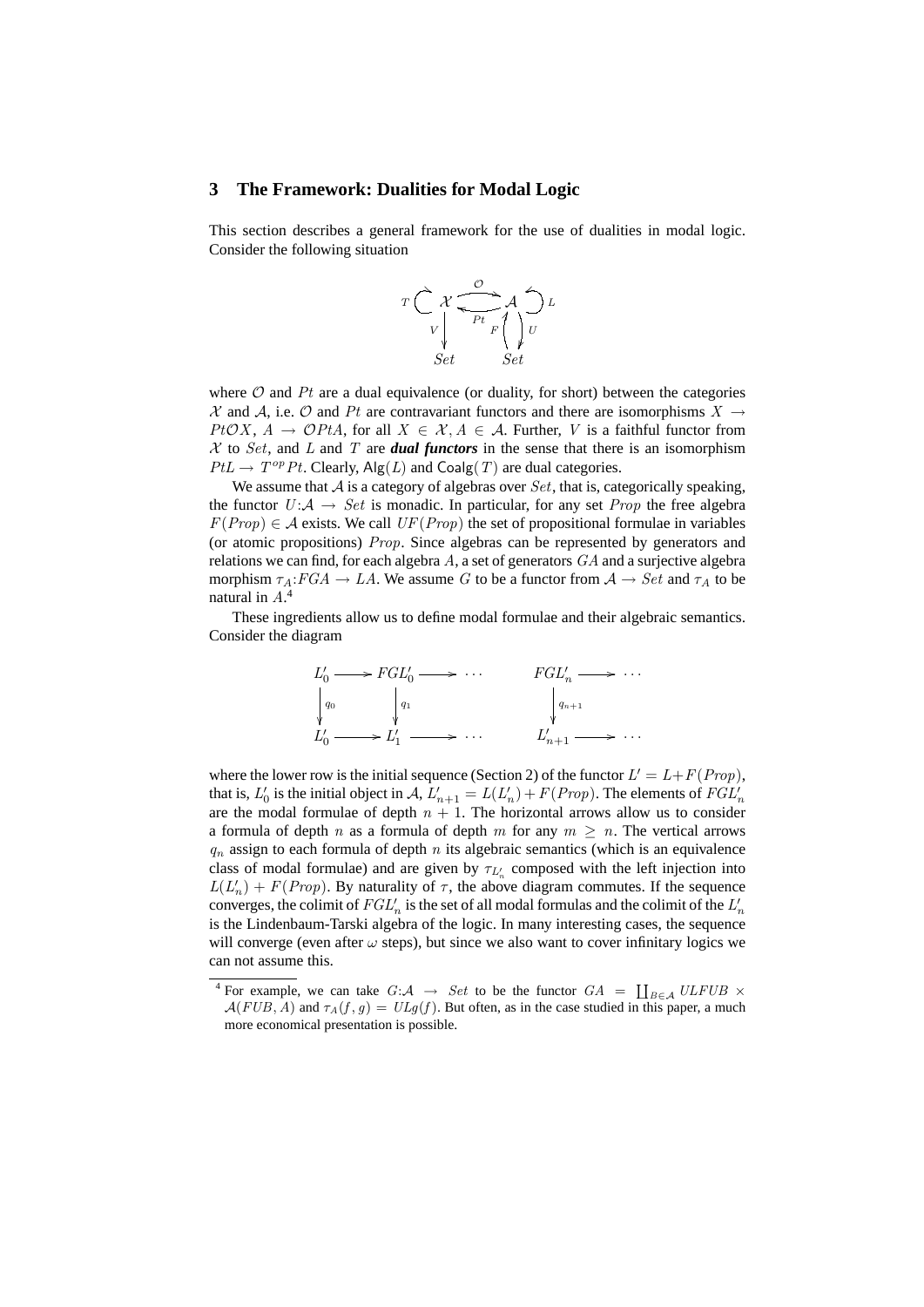In this paper, the objects of  $A$  will always be (distributive) lattices, that is, although all objects are equipped with a partial order  $\leq$  they may lack implication. This means that we cannot reduce consequence  $\phi \vdash \psi$  to theoremhood  $\vdash \phi \rightarrow \psi$ . We define

$$
\phi \vdash \psi \Leftrightarrow q_n(\phi) \leq q_n(\psi)
$$
 for some ordinal  $n, n \geq$  depth of  $\phi, \psi$ 

On the semantic side, in this paper, the objects of X will be  $T_0$ -spaces and O maps continuous functions to their inverse image functions. We can now describe the coalgebraic semantics for the logic. Let  $\xi: X \to TX$  be a coalgebra and x in X. Due to the duality,  $L'_n$  is dual to  $T'_n$  where  $T' = T \times Pt(F(Prop))$ , that is, there are isomorphisms  $j_n: L'_n \to \mathcal{O}(T'_n)$ . Note that a T'-coalgebra  $(X, \langle \xi, v \rangle)$  is a T-coalgebra  $(X, \xi)$ together with a valuation  $v:X \to Pt(F(Prop))$ . That is, for each T-coalgebra  $(X,\xi)$ together with a valuation  $v:X \to Pt(F(Prop))$  there are arrows  $\langle \xi, v \rangle_n:X \to T'_n$  (see Section 2). The situation is summarised in

$$
FGL_{n-1}' \xrightarrow{q_n} L_n' \xrightarrow{j_n} \mathcal{O}(T_n') \xrightarrow{\longrightarrow} \mathcal{O}X
$$

We define the semantics  $\Vdash$  of  $\vdash$  w.r.t. a coalgebra  $\langle \xi, v \rangle$  as follows.  $\phi \Vdash_{\langle \xi, v \rangle} \psi$  if for some ordinal  $n, n \geq$  depth of  $\phi, \psi$ ,

$$
\langle \xi, v \rangle_n^{-1} (j_n(q_n(\phi))) \subseteq \langle \xi, v \rangle_n^{-1} (j_n(q_n(\psi))) \tag{1}
$$

Intuitively,  $\langle \xi, v \rangle_n^{-1} (j_n(q_n(\phi)))$  is the set of elements of X that satisfy the formula  $\phi$  under valuation v. As usual,  $\phi \Vdash \psi$  means  $\phi \Vdash_{\langle \xi, v \rangle} \psi$  for all coalgebras  $\xi$  and valuations  $v$ . We can now prove soundness, completeness, invariance under bisimilarity and expressiveness.

The theorem can be proved under two different assumptions. This paper employs the theorem under the first assumption, the second assumption will be useful to treat the non-compact powerspace.

**Theorem 5.** *In the situation described above assume that either*

- *1. the final* T 0 *-coalgebra exists or*
- *2.* T <sup>0</sup> *weakly preserves limits of* n*-chains for all limit ordinals* n*.*

*Then the modal logic is sound and complete w.r.t. its coalgebraic semantics, that is,*  $\phi \Vdash \psi \Leftrightarrow \phi \vdash \psi$ . Moreover, formulae are invariant under behavioural equivalence and *the logic is expressive in the sense that any non-bisimilar points are separated by some formula.*

*Proof.* We first sketch the proof under *Assumption 2* which means that all arrows in the final sequence of T' are surjective (split epi). *Soundness:* Assume  $\phi \vdash \psi$ , i.e.  $q_n(\phi) \leq q_n(\psi)$ . Since  $\langle \xi, v \rangle_n^{-1} \circ j_n$  is a morphism and therefore monotone it follows  $\phi \Vdash \psi$ . *Completeness:* Assume  $\phi \not\vdash \psi$ , i.e.  $q_n(\phi) \not\leq q_n(\psi)$ . Since  $j_n: L'_n \to \mathcal{O}(T'_n)$ is an injective morphism, there is  $t \in j_n(\phi)$  such that  $t \notin j_n(\psi)$ . It follows from assumption 2 that each arrow  $p_n^{n+1}$ :  $T'(T'_n) \to T'_n$  in the final sequence has a rightinverse  $\zeta$ .  $\zeta$  is a T'-coalgebra for which  $\phi$   $\nvdash_{\zeta} \psi$ , the (counter)example being t. In*variance*: It is immediate from the definition that formulae are invariant under  $\approx_n$ .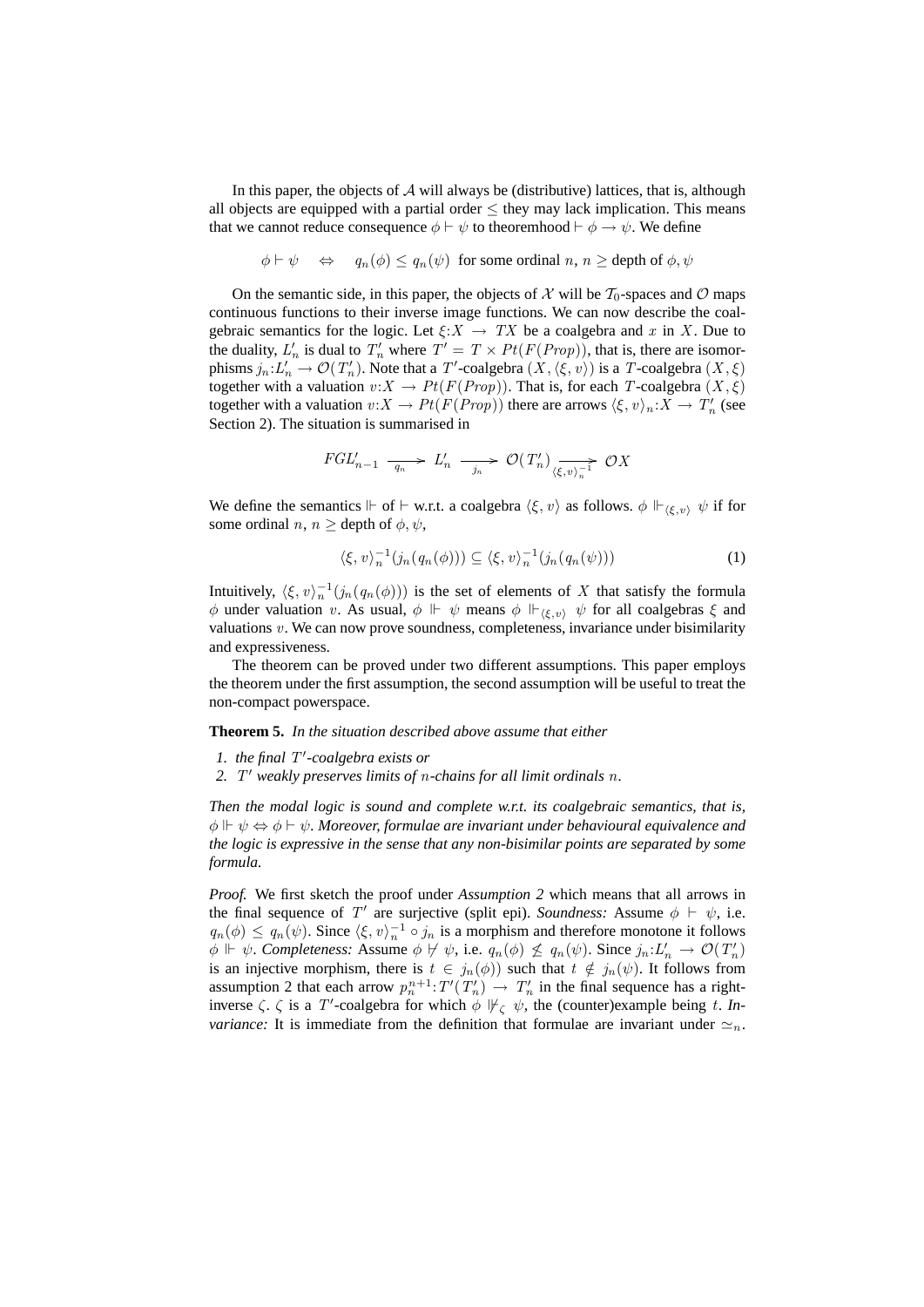*Expressiveness:* If  $\langle \xi, v \rangle$ ,  $\langle \xi', v' \rangle$  are two coalgebras and  $x, x'$  are two elements with  $\langle \xi, v \rangle_n(x) \neq \langle \xi', v' \rangle_n(x')$  then, by surjectivity of  $j_n$  (and the spaces being  $\mathcal{T}_0$ ), there must be some  $\phi$  such that  $j_n(q_n(\phi))$  contains one of  $\{x, x'\}$  but not the other. Hence  $\phi$ separates  $x$  and  $x'$ .

Under *Assumption 1*, the proof is essentially the same. One replaces  $q_n$  by the morphism to the initial L'-algebra,  $\langle \xi, v \rangle_n$  by the morphism to the final T'-coalgebra and  $\zeta$ by the final coalgebra itself.

**Remark 6.** Expressiveness of the logic can also be considered as full abstractness of the final semantics.

**Example 7.** We briefly illustrate the notions with a well-known example. Let A be the category of Boolean algebras and X the category of Stone spaces.  $V P t A = A(A, 2)$ is the set of ultrafilters over A. (Similarly, writing  $2x$  for the two-element Stone space, we have that  $U\mathcal{O}X = \mathcal{X}(X, 2_{\mathcal{X}})$  is the set of clopens of X.) If we take  $GA = A$  and  $\tau_A(a) = \Box a$  and LA to be the quotient of FGA defined by the equations expressing that  $\Box$  preserves meets, then  $\text{Alg}(L)$  is the category of modal algebras (Boolean algebras with operators).  $GL_n' = {\overline{\cup} \phi \mid \phi \in L_n'}$  and  $FGL_n'$  is the closure of  $GL_n'$  under propositional operations (modulo Boolean equations). The functor  $T$  dual to  $L$  is the Vietoris functor and  $Coalg(T)$  is the category of descriptive general frames. The continuity of a valuation  $v: X \to Pt(F(Prop)) \cong \prod_{Prop} 2_{\mathcal{X}}$  means that the extension of a propositional variable in  $Prop$  has to be a clopen set. See [17] for details.

#### **4 Topological Duality**

In this section we set up the necessary ingredients for applying the above framework. In particular we will briefly introduce a duality for topological spaces, generalising the Stone duality considered in the previous example.

Recall that a *topological space* is a set X together with a collection of subsets of X , called opens, closed under arbitrary unions and finite intersections. A function between two sets  $X$  and  $Y$  is continuous if its inverse maps opens of  $Y$  to opens of  $X$ .

Each topological space X induces a *closure operator* mapping each subset S of X to the least (w.r.t. subset inclusion) subset  $\overline{X}$  such that  $X \setminus \overline{X}$  is open. Each topological space induces also a *pre-order* on X defined by  $x \leq y$  if and only if  $x \in o$  implies  $y \in o$  for each open o of X. A space X is said to be  $\mathcal{T}_0$  when the above pre-order is a partial order. We denote by  $Top_0$  the category of all  $T_0$  topological spaces with continuous functions as morphisms.

For the category of algebras we consider the category *OFrm* of observation frames, a structure introduced in [6] for representing topological spaces abstractly. An *observation frame* is an order-reflecting frame morphisms  $\alpha: F \to L$  between a frame F and a completely distributive lattice  $L$  such that

$$
q = \bigwedge \{ o \in \alpha(F) \mid q \le o \}
$$

for every element q of L. A morphism between two observation frames  $\alpha: F \to L$ and  $\beta: G \to H$  is a pair  $\langle f, g \rangle$  consisting of a frame morphism  $f : F \to G$  and a cdlmorphism  $q: L \to H$  such that  $q \circ \alpha = \beta \circ f$ .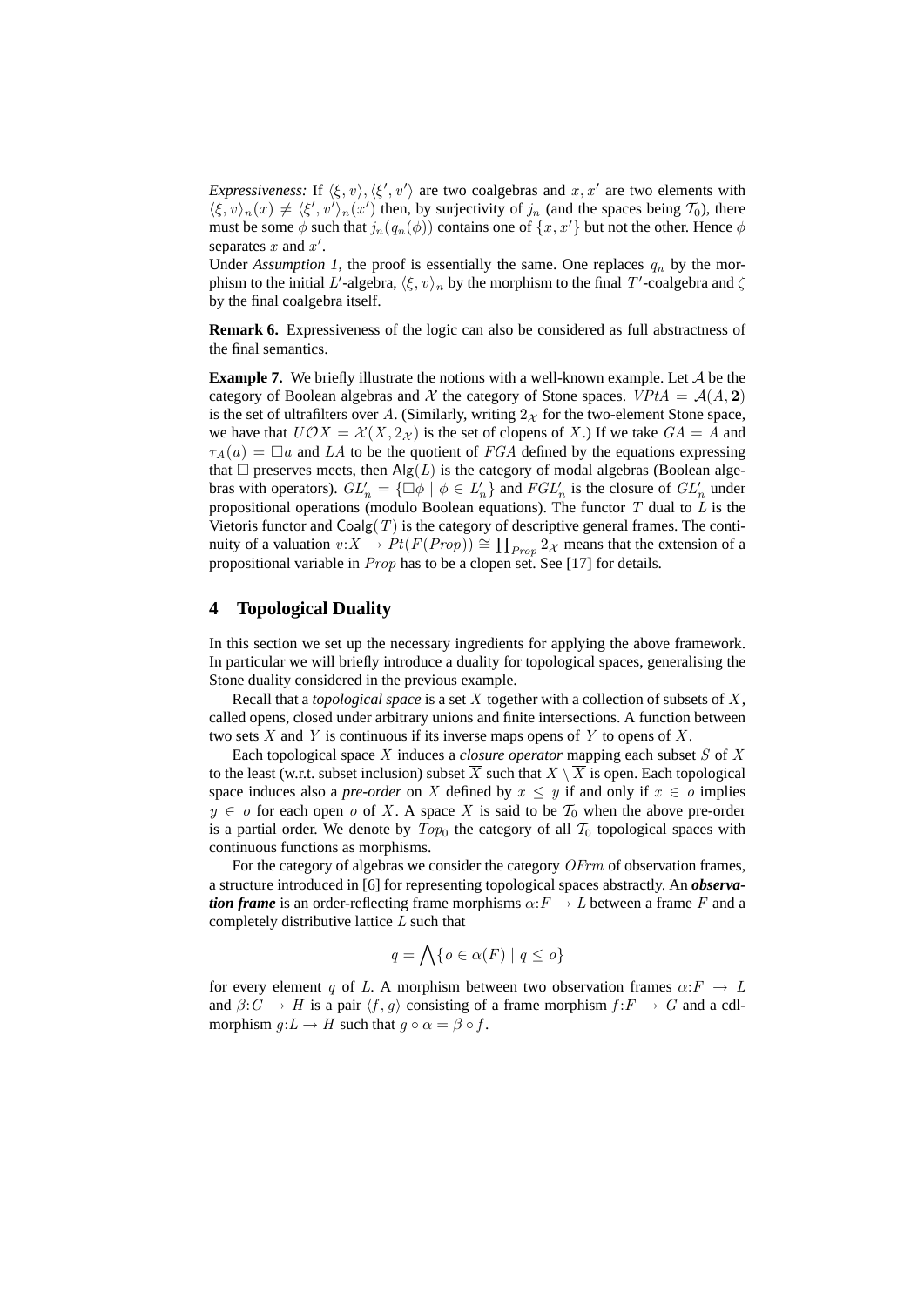**Example 8.** Each topological space X defines an observation frame  $\mathcal{O}X$  as the inclusion map between the frame  $O(X)$  of all open subsets of X and the cdl  $Q(X)$  of all upclosed subsets of X. Furthermore,  $O$  can be extended to a functor by mapping a continuous function  $f: X \to Y$  to  $\langle f^{-1}: O(Y) \to O(X), f^{-1}: Q(Y) \to Q(X) \rangle$ .

The functor  $U:OFrm \rightarrow Set$  mapping an observation frame  $\alpha: F \rightarrow L$  to  $\alpha(F)$ is monadic [5]. Therefore every observation frame  $\alpha: F \to L$  can be presented as  $\widehat{O}$ Frm $\langle S|R \rangle$  for some set S of generators and set R of relations  $e_l = e_r$ . Here  $e_l$  and  $e_r$ are expressions formed by applying the infinite meet operator  $\bigwedge$  to expressions formed from the generators in S by applying the infinite join operator  $\vee$  and finite meet operator  $\wedge$ . In particular, L is isomorphic in CDL to CDL $\langle S | R \rangle$ , whereas F is isomorphic in Frm to Frm $\langle S|R^{-}\rangle$ , where  $R^{-}$  is the subset of R obtained by considering relations involving only finite meet and infinite join operators. Since  $\langle L, [\![-]\!]_L\rangle$  is a model for the presentation of F, the frame morphism  $\alpha: F \to L$  is obtained as the canonical extension of the identity on S. Similarly, every presentation  $\mathcal{O}Frm\langle S|R\rangle$  presents an observation frame.

Next we show that the functor  $\mathcal{O}: Top_0 \to \mathbb{O}Frm^{op}$  has a right adjoint. Let 2 be the two-element cdl with  $\top_2$  as top element and  $\bot_2$  as bottom one, and 2 be the identity morphism on 2. For an observation frame  $\alpha$ :  $F \to L$  we denote by  $Pt(\alpha)$  the topological space given by the set  $\mathcal{O}Frm(\alpha, 2)$  together with a topology with open sets defined, for every  $x \in F$ , by  $\triangle(x) = \{ \langle f, g \rangle : \alpha \to \mathbf{2} \mid f(x) = \top_2 \}.$ 

**Theorem 9** (**[6]).** *For every observation frame*  $\alpha$ *, the assignment*  $\alpha \mapsto Pt(\alpha)$  *can be extended to a functor from OFrm*<sup>op</sup> *to*  $Top<sub>0</sub>$  *which is right adjoint of*  $O$ *.* 

For every  $\mathcal{T}_0$  topological space X, the unit  $\eta_X : X \to Pt(O(X))$  of the above adjunction is an isomorphism, whereas for each observation frame  $\alpha: F \to L$  the counit  $\triangle(-): F \to O(Pt(\alpha))$  is injective. We say that  $\alpha$  is *spatial* when  $\triangle$  is an isomorphism. The above adjunction thus restricts to an equivalence between  $Top<sub>0</sub>$  and the full subcategory SOFrm of spatial observation frames [6].

#### **5 Two Vietoris Functors**

In order to apply the duality framework introduced in Section 3 we define two endofunctors  $\mathcal{P}_{c}$  and  $\mathcal{V}$  on  $Top_{0}$  and  $OFrm$ , respectively, and prove that they are dual functors using the duality introduced in the previous section.

We call a subset c of a topological space X convex if  $c = c \cap \overline{c}$ , where  $c \cap \overline{c}$  is the upclosure of c w.r.t. the pre-order induced by X whereas  $\overline{c}$  is its topological closure.

**Definition 10.** Given a space X, define the Vietoris hyperspace  $\mathcal{P}_c(X)$  to be the set of all convex compact subsets of  $X$  equipped with the topology generated by the sub-basic sets

 ${c \in \mathcal{P}_c(X) \mid c \subseteq o}$  and  ${c \in \mathcal{P}_c(X) \mid c \cap o \neq \emptyset}$ 

for each  $o \in O(X)$ .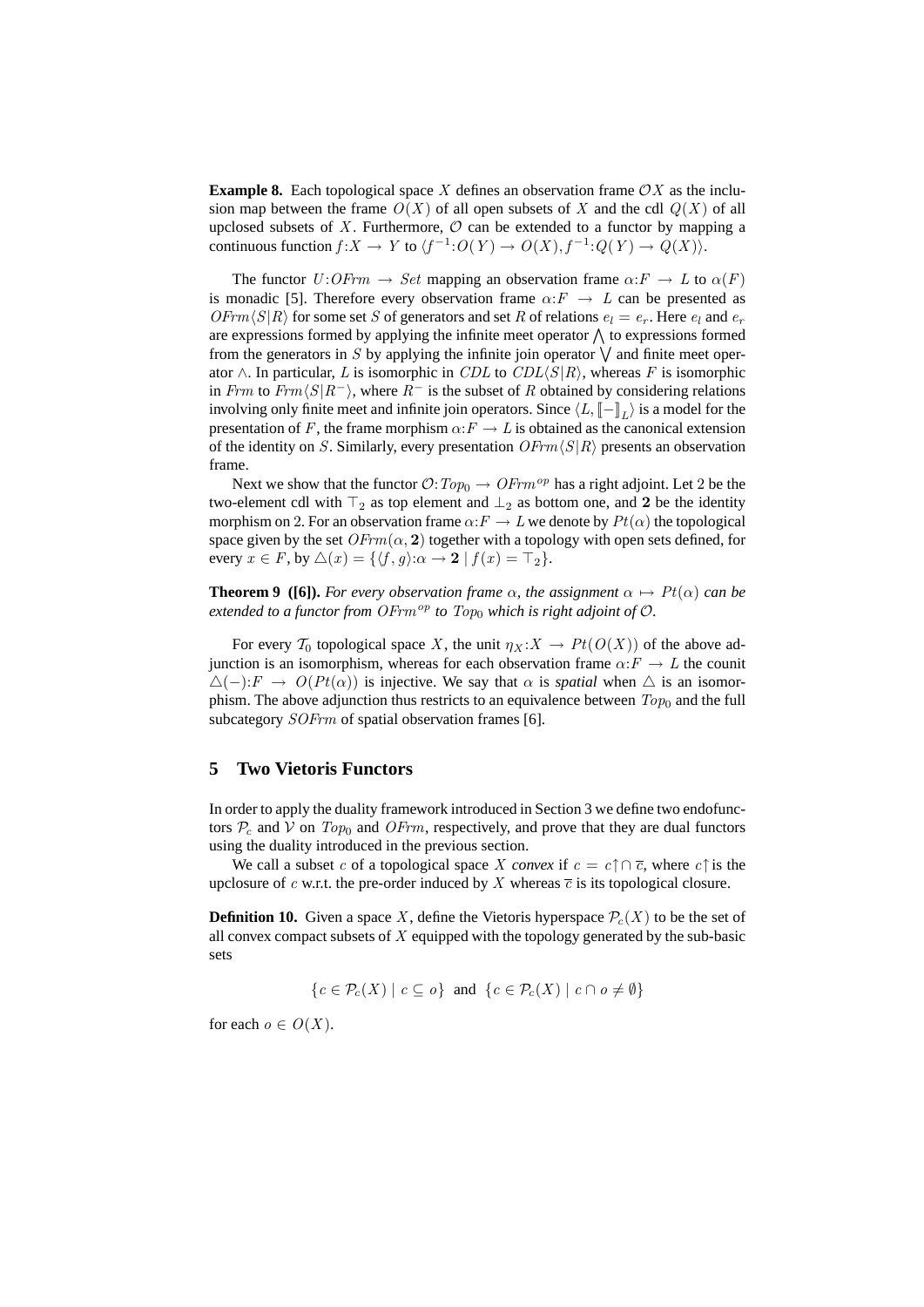The restriction to convex subsets in the definition of  $\mathcal{P}_c(X)$  guarantees that the hyperspace  $\mathcal{P}_c(X)$  is  $\mathcal{T}_0$  if X is a  $\mathcal{T}_0$  space [19].  $\mathcal{P}_c$  extends to an endofunctor on  $Top_0$ .

**Example 11.** If X is a set, i.e. a discrete topological space, then  $\mathcal{P}_c(X)$  is the set of all finite subsets of X taken with the discrete topology. Also, if X is an  $\omega$ -algebraic complete partial order equipped with the Scott topology, then  $\mathcal{P}_c(X)$  coincides with the Plotkin powerdomain.

For the definition of the endofunctor  $V$  on  $\mathcal{O}F$ *rm* it is enough to define a presentation of  $V(\alpha)$  for each observation frame  $\alpha$ . Its set of generators is

 $G(\alpha) = {\square a \mid a \in \alpha(F)} \cup {\emptyset a \mid a \in \alpha(F)}$ 

and the relations are given by the following rule schemes

$$
(\Box - \Lambda) \quad \frac{\Lambda_I \, a_i \leq b}{\Lambda_I \, \Box a_i \leq \Box b} \qquad (\Diamond - \bigvee) \quad \Diamond \bigvee_I a_i = \bigvee_I \Diamond a_i
$$
  

$$
(\Box - \vee) \quad \Box(a \vee b) \leq \Box a \vee \Diamond b \qquad (\Diamond - \Lambda) \quad \frac{\Lambda_I \, a_i \wedge b \leq c}{\Lambda_I \, \Box a_i \wedge \Diamond b \leq \Diamond c}
$$
  

$$
(COM) \quad \Box \bigvee_I a_i = \bigvee_{J \in Fin(I)} \Box \bigvee_J a_i ,
$$

where  $Fin(I)$  is the set of all finite subsets of I. Rules  $(\Box - \land)$  and  $(\Diamond - \land)$  generalise corresponding rules for the Vietoris locale [14] basically by imposing the  $\Box$  operator to distribute over all meets of F which are preserved by  $\alpha$  as meet of L. The scheme (COM) corresponds to restricting to compact subsets in the definition of  $\mathcal{P}_c$  as in [14, 23] and states that  $\Box$  distributes over directed joins.

**Theorem 12.** *For every*  $\mathcal{T}_0$  *space X,*  $PtVOX \cong \mathcal{P}_cX$ *.* 

If  $\alpha$  is a spatial observation frame then  $\alpha \cong \mathcal{O}P$ t $\alpha$  and it follows  $Pt\mathcal{V}\alpha \cong \mathcal{P}_{c}Pt\alpha$ . Hence the functors  $P_c$  and V were dual if  $SOFrm$  was closed under V. This is not the case in general [14], but we will see below that it is true for many important subcategories of SOFrm to which we then apply the framework of Section 3.

**Posets** The category *PoSet* of posets with monotone functions can be characterised as the full subcategory of  $Top<sub>0</sub>$  that has as objects those topological spaces where open sets are closed under arbitrary intersections (the Alexandroff topology). The category *PoSet* is closed under the Vietoris functor  $P_c$ . The adjunction in Theorem 9 restricts to a duality between the category  $PoSet$  and  $AlgCDL$ , the category of algebraic cdl's.  $AlqCDL$  is equivalent to the full sub-category of  $OFrm$  whose objects are observation frames  $\alpha: F \to L$  with  $\alpha(F) = L$  and L algebraic [5]. The duality implies that these observation frames are spatial.

The category  $AlgCDL$  is closed under the Vietoris functor  $V$ . To see this one can first note that because  $\alpha(F) = L$  the presentation of  $\mathcal{V}\alpha$  can be simplified by replacing the schemes  $(\square - \bigwedge)$  and  $(\lozenge - \bigwedge)$  with the following two:

$$
(\Box - \bigwedge') \quad \bigwedge_I \Box a_i = \Box \bigwedge_I a_i \qquad (\Diamond - \wedge) \quad \Box a \wedge \Diamond b \leq \Diamond (a \wedge b).
$$

That the cdl presented by  $\mathcal{V}\alpha$  is algebraic (and hence spatial) follows from the following lemma, similar to one in [2, 24].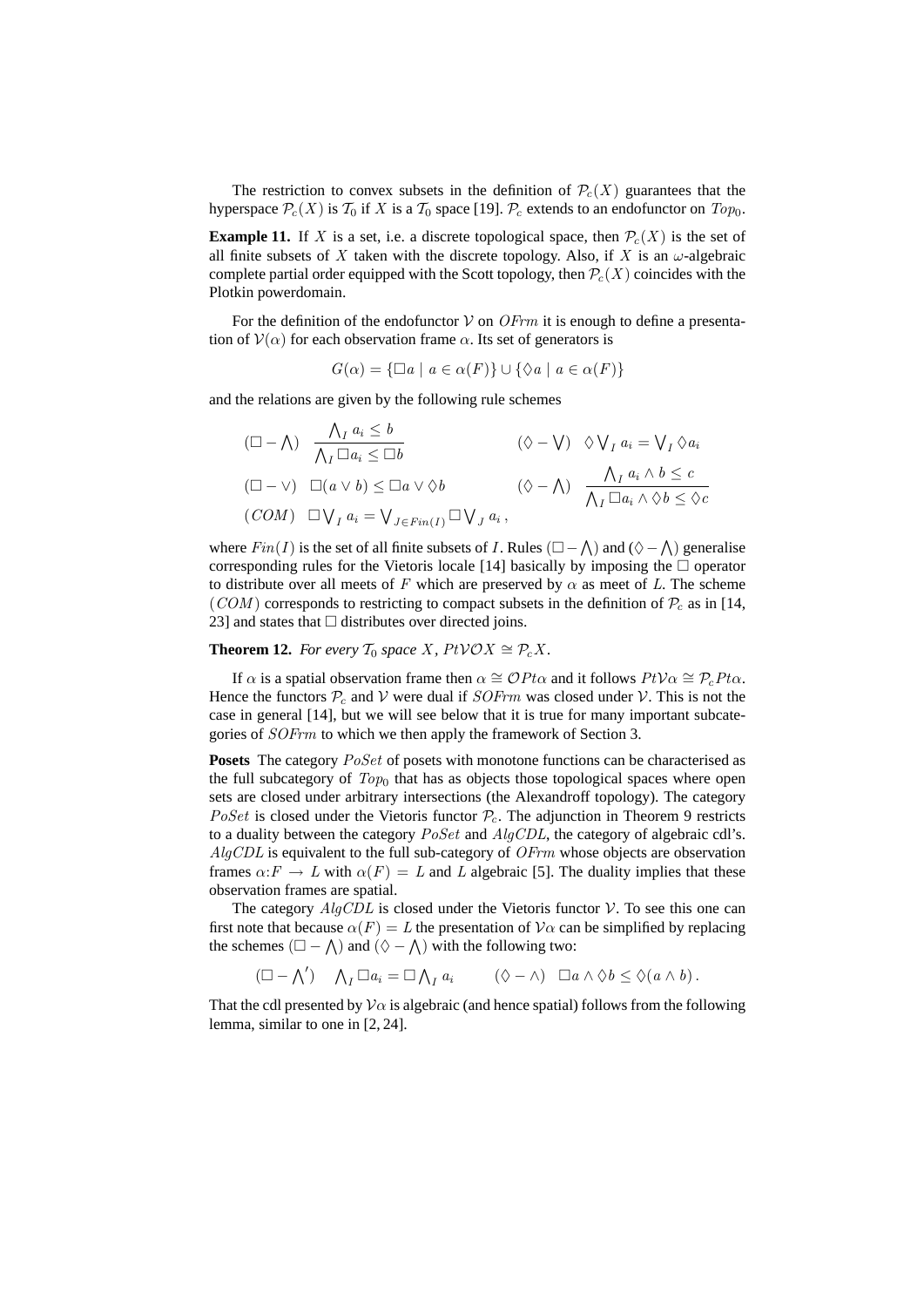**Lemma 13.** Let  $\alpha: F \to L$  be an observation frame and X a subset of  $\alpha(F)$ . In the observation frame  $\mathcal{V}\alpha$  we have  $\Box \bigvee_I a_i = \bigvee_{J \in Fin(I)} (\Box \bigvee_J a_i \wedge \bigwedge_J \Diamond a_i).$ 

Summarising, the categories  $Poset$  and  $AlgCDL$  are dual and closed under the two Vietoris functors  $P_c$  and V, respectively. Furthermore, the two functors are also dual, and the category AlgCDL is algebraic.

Sets The category Set of sets and functions is a full subcategory of PoSet. It can be characterised as the full subcategory of  $Top<sub>0</sub>$  with as objects the topological spaces with open sets closed under arbitrary intersections and complement (the discrete topology). We have already seen that Set is closed under the Vietoris functor  $P_c$ . The duality between the categories  $Poset$  and  $AlgCDL$  restricts to a duality between  $Set$  and  $CABool$  the full sub-category of  $AlgCDL$  with objects equivalent to observation frames  $\alpha: F \to L$  with  $\alpha(F) = L$  and L an algebraic boolean algebra. Note that algebraic complete boolean algebras are just complete atomic boolean algebras.

If  $\alpha: F \to L$  is an observation frame as above then in the observation frame  $\mathcal{V}\alpha$  it holds

 $(\Box - \neg)$   $\Box a \vee \Diamond \neg a = \top$  and  $(\Diamond - \neg)$   $\Box a \wedge \Diamond \neg a = \bot$ .

for each  $a \in \alpha(F)$  with complement  $\neg a \in \alpha(F)$ . Hence  $\Diamond \neg a$  is the complement of  $\Box a$ . The presentation of  $\mathcal{V}\alpha$  can thus be simplified by replacing the schemes  $(\Box - \Lambda)$ ,  $(\square - \vee)$  and  $(\lozenge - \wedge)$  with  $(\square - \wedge')$ ,  $(\square - \neg)$  and  $(\lozenge - \neg)$ . By applying the framework described in Section 3 we obtain an infinitary modal logic (with negation) that is sound and complete w.r.t. its coalgebraic semantics.

**Spectral Spaces** The category *Spec* of spectral spaces is a subcategory of  $Top<sub>0</sub>$  with as objects topological spaces with compact open sets closed under finite intersections and forming a base for the topology. Morphisms in Spec are continuous functions with inverse preserving compact opens. As for the other categories above, Spec is closed under the Vietoris functor  $\mathcal{P}_{c}$  [13, 23]. The adjunction in Theorem 9 restricts to a duality between the category *Spec* and *DLat*, the category of distributive lattices, equivalent to the full sub-category of OFrm whose objects are observation frames  $\alpha: F \to L$ with  $F$  an algebraic arithmetic frame and  $L$  the free completely distributive lattice over  $F$ . Equivalently, observation frames in  $DLat$  can be presented by relations using only finite meet and finite join operators, because they are equivalent to distributive lattices. It follows that observation frames in DLat are spatial.

The category  $DLat$  is closed under the Vietoris functor V, because if  $\alpha$ :  $F \to L$  is an observation frame in  $DLat$ , then the presentation of  $V\alpha$  can be simplified by using the following relations:

$$
(\Box - \land) \Box(a \land b) = \Box a \land \Box b \qquad (\Box - \top) \Box \top = \top
$$
  

$$
(\Diamond - \lor) \Diamond(a \lor b) = \Diamond a \lor \Diamond b \qquad (\Diamond - \bot) \Diamond \bot = \bot
$$
  

$$
(\Box - \lor) \Box(a \lor b) \leq \Box a \lor \Diamond b \qquad (\Diamond - \land) \Box a \land \Diamond b \leq \Diamond(a \land b).
$$

Note that these axioms are precisely those which have to be added to distributive lattices to define positive modal algebras, see e.g. [8]. It follows that  $\text{Alg}(\mathcal{V})$ , with  $\mathcal{V}$  restricted to  $DLat$ , is (isomorphic to) the category of positive modal algebras. From Section 3, it follows that  $Coalg(\mathcal{P}_c)$ , with  $\mathcal{P}_c$  restricted to spectral spaces, provides an adequate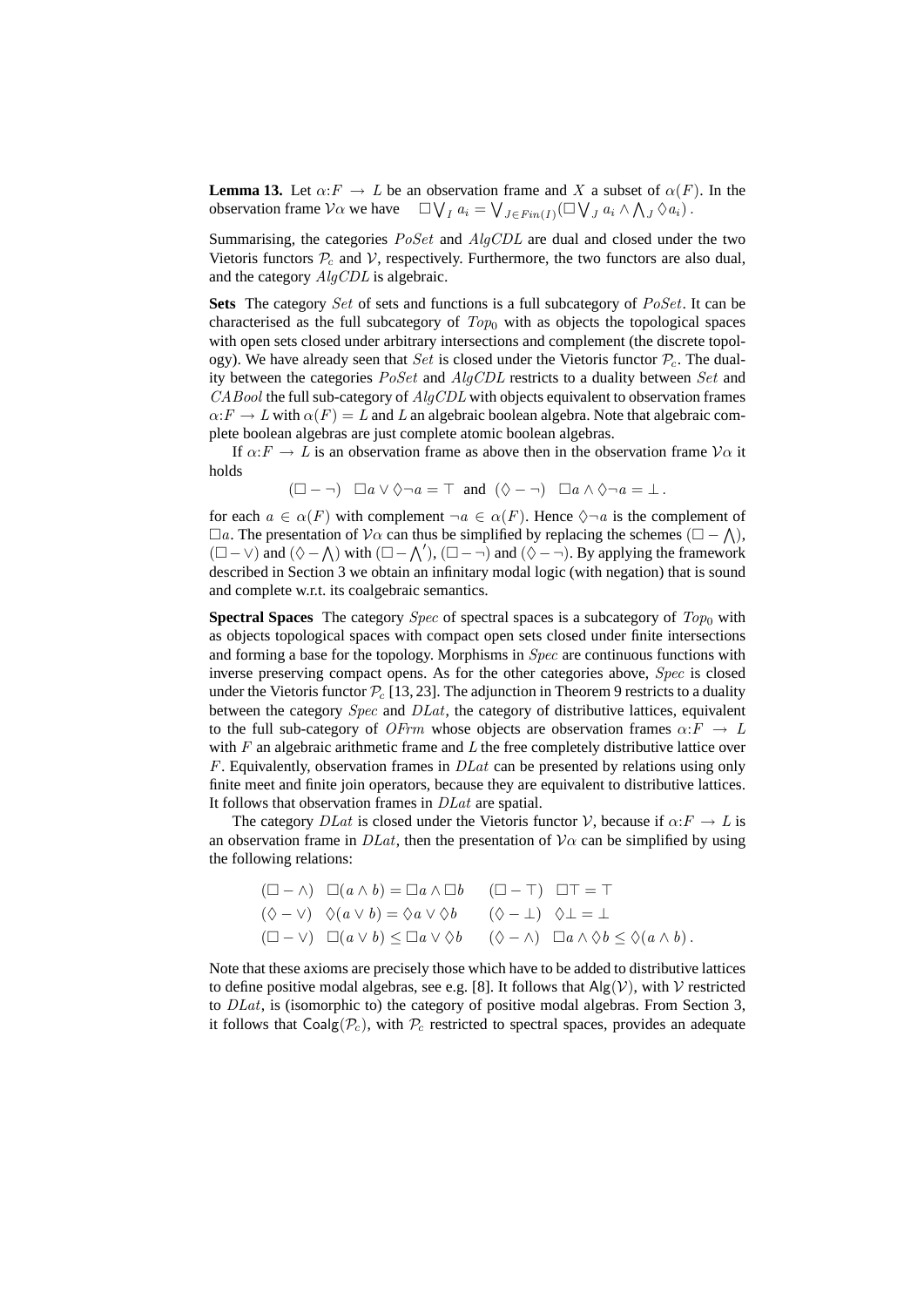relational semantics for positive modal logic. Compared to [21] this yields an alternative description of  $K^+$ -spaces ([8]) as coalgebras.

**Stone Spaces** Stone spaces are spectral spaces with compact opens closed under complement. Let Stone be the full subcategory of Spec with Stone spaces as objects. We can restrict the duality between  $Spec$  and  $DLat$  to a duality between  $Stone$  and  $Bool$ , the full subcategory of DLat with as object boolean algebras. If  $\alpha: F \to L$  is an observation frame equivalent to a boolean algebra then in the observation frame  $\mathcal{V}\alpha$  both  $(\square - \neg)$  and  $(\lozenge - \neg)$  hold. Hence the presentation of  $\mathcal{V}\alpha$  for *DLat* can be simplified by replacing the schemes  $(\square - \vee)$  and  $(\lozenge - \wedge)$  with  $(\square - \neg)$  and  $(\lozenge - \neg)$ . We can further simplify by reducing the set of generators to  $G(\alpha) = {\square a \mid a \in \alpha(F)}$  and the relations to

$$
(\Box - \land) \Box(a \land b) = \Box a \land \Box b \quad (\Box - \top) \Box \top = \top
$$

Note that these axioms are precisely those which have to be added to Boolean algebras to define modal algebras (Boolean algebras with operator). It follows that  $\text{Alg}(\mathcal{V})$ , with  $V$  restricted to  $Bool$ , is (isomorphic to) the category of modal algebras. The category Coalg( $\mathcal{P}_c$ ), with  $\mathcal{P}_c$  restricted to *Stone*, is isomorphic to the category of descriptive general frame and has also been described in [17].

#### **6 Modal Logics for Transition Systems**

In order to obtain sound, complete, and expressive modal logics, we now apply the framework of Section 3 to the dualities obtained in the previous section. For all four dualities

$$
\mathcal{P}_c\bigcap\mathcal{X}\overline{\longrightarrow}\mathcal{A}\ \bigcap\ \mathcal{V}
$$

the final coalgebra of the functor  $P_c$  exists, so that we can apply Theorem 5. The corresponding propositional logic is obtained in the following way.

For a description of A via signature  $\Sigma$  and equations E take the formulae to be the terms built from the signature  $\Sigma$  plus the two unary operation symbols  $\square$  and  $\diamond$ . The calculus is given by the calculus for equational logic plus the equations  $E$  plus the rules describing the functor V (some of the rules have been given as inequations, but  $\phi \leq \psi$ can be considered a shorthand for  $\phi \wedge \psi = \psi$ ).

As it is well-known, such an equational calculus can be translated into a propositional modal calculus. Since our algebras are lattices we can use inequations instead of equations. We write  $\phi \vdash \psi$  for  $\phi \leq \psi$ . That is,  $\phi \vdash \psi$  corresponds to the equation  $\phi \wedge \psi = \psi$  and, conversely, an equation  $\phi = \psi$  to inequations  $\phi \vdash \psi, \psi \vdash \phi$ .

As it is apparent from (1) in Section 3, the semantics of  $\phi \vdash \psi$  is the so-called local consequence of modal logic. In classical modal logic, local consequence can be formulated as theorem-hood because  $\phi \vdash \psi$  is equivalent to  $\vdash \phi \rightarrow \psi$ . But as in e.g. [1, 7, 8], not all our logics have ' $\rightarrow$ '. We will detail below the modal calculi arising in the way just described from the four dualities of the previous section.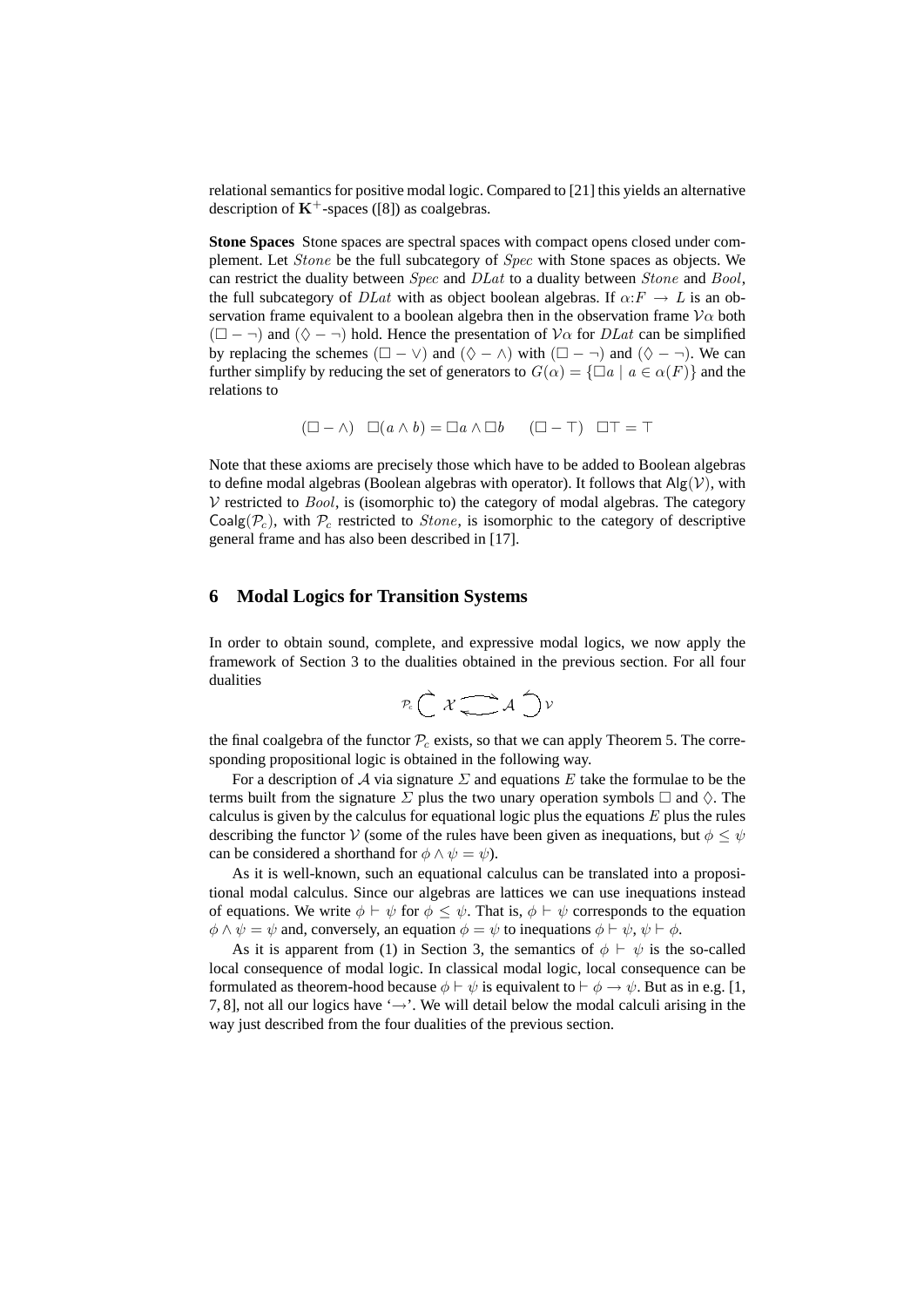**Posets and Spectral Spaces** The first is the infinitary version of the second. In both cases, the modal operators will obey the rule schemes

$$
\frac{\phi \vdash \psi}{\Box \phi \vdash \Box \psi} \qquad \qquad \frac{\phi \vdash \psi}{\Diamond \phi \vdash \Diamond \psi} \tag{2}
$$

*Posets* The signature  $\Sigma$  is  $\{ \} \setminus \Lambda \}$  and these operators are axiomatised according to the laws of completely distributive lattices (i.e. , negation free infinitary propositional logic).<sup>5</sup> The axiom schemes for the modal operators are the following.

$$
\Lambda_I \Box \phi_i \vdash \Box \Lambda_I \Box \phi_i \qquad \Diamond \bigvee_I \phi_i \vdash \bigvee_I \Diamond \phi_i
$$
  
\n
$$
\Box(\phi \lor \psi) \vdash \Box \phi \lor \Diamond \psi \qquad \Box \phi \land \Diamond \psi \vdash \Diamond (\phi \land \psi)
$$
  
\n
$$
\Box \bigvee_I \phi_i \vdash \bigvee_{J \in Fin(I)} \Box \bigvee_J \phi_i
$$

*Spectral Spaces* The signature  $\Sigma$  is  $\{\top, \bot, \vee, \wedge\}$  and these operators are axiomatised according to the laws of distributive lattices (i.e. , negation free propositional logic). The axiom schemes for the modal operators are the following.

$$
\Box(a \land b) \vdash \Box a \land \Box b \qquad \top \vdash \Box \top
$$
  
\n
$$
\Diamond a \lor \Diamond b \vdash \Diamond (a \lor b) \qquad \Diamond \bot \vdash \bot
$$
  
\n
$$
\Box(a \lor b) \vdash \Box a \lor \Diamond b \qquad \Box a \land \Diamond b \vdash \Diamond (a \land b).
$$

In the previous section some of the inequalities above are presented as equalities. The 'missing' directions follow from the monotonicity rules (2).

**Sets and Stone spaces** The first is the infinitary version of the second. Since we have classical implication, we only need to axiomatise  $\top \vdash \phi$  which we abbreviate by  $\vdash \phi$ . Since we have negation, we need only one modal operator, say  $\Box$ .

*Sets* The signature  $\Sigma$  is  $\{\wedge, \neg\}$  and these operators are axiomatised according to the laws of completely distributive lattices with negation (i.e. , classical propositional logic). In order to stay close to the equational axiomatisation it is convenient to choose as a rule scheme

$$
\frac{\vdash \phi \leftrightarrow \psi}{\vdash \Box \phi \leftrightarrow \Box \psi} \tag{3}
$$

(which is the congruence rule of equational logic for  $\square$ ) and as axiom schemes

$$
\vdash \bigwedge \Box \phi_i \leftrightarrow \Box \bigwedge \phi_i \qquad \qquad \vdash \top \leftrightarrow \Box \top
$$
  

$$
\vdash \Box \bigvee_I \phi_i \leftrightarrow \bigvee_{J \in Fin(I)} \Box \bigvee_J \phi_i \qquad \qquad \vdash \top \leftrightarrow \Box \top
$$

*Stone Spaces* The signature  $\Sigma$  consists of the operators  $\top$ ,  $\vee$ ,  $\neg$  which are axiomatised according to the laws of boolean algebra (i.e. classical propositional logic). In order

<sup>&</sup>lt;sup>5</sup> The category  $A$  of Section 3 is  $AlgCDL$  whereas the category described by the signature is CDL. But since V preserves algebraic cdls, the initial sequence for V remains in  $AlqCDL$ .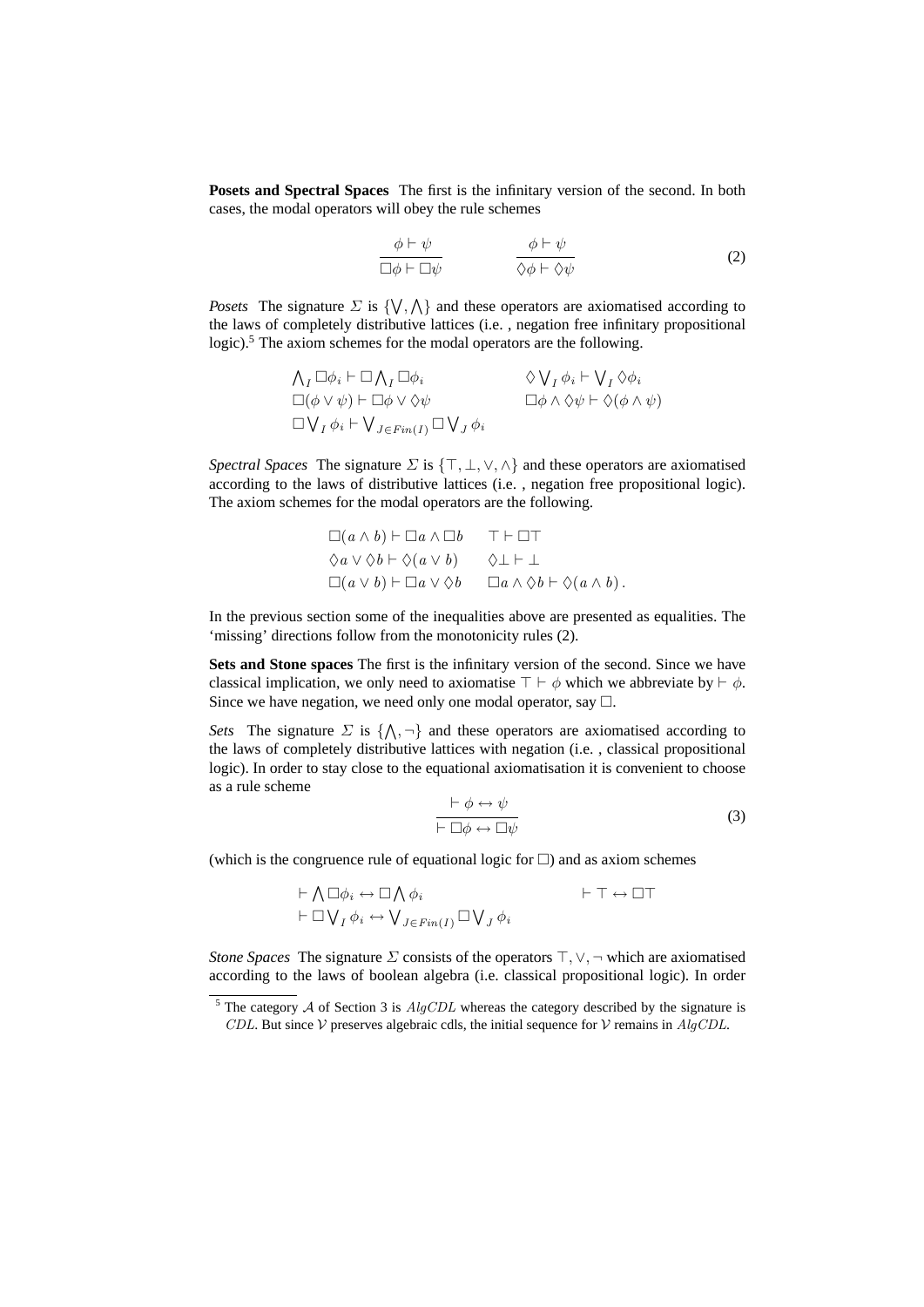to stay close to the standard calculus of modal logic, it is convenient to choose the following rule and axiom scheme

$$
\frac{\vdash \phi}{\vdash \Box \phi} \qquad \qquad \vdash \Box(\phi \to \psi) \to (\Box \phi \to \Box \psi)
$$

These schemes correspond to the equations from the previous section because they are equivalent to the rule 3 together with  $\vdash \Box(\phi \land \psi) \leftrightarrow \Box \phi \land \Box \psi$  and  $\vdash \Box \top \leftrightarrow \top$ .

#### **7 Conclusion and Further Work**

We have presented a general framework relating modal logics and their relational (i.e. coalgebraic) semantics. It can be read in two directions: describe a given logic as a functor  $L$  and work out the adequate relational semantics by describing the dual functor  $T$ ; or, for a given notion of transitions systems as  $T$ -coalgebras, work out the adequate logic by describing the dual of  $T$  via generators and relations. To apply this idea and equip the coalgebraic logic of Moss [20] with modal operators (given by the generators) and a complete axiomatisation is one of many directions for future research.

Another one is to look at other functors  $T$  than the compact hyperspace. An obvious candidate is the non-compact hyperspace which is expected to give interesting infinitary logics for the categories of posets and sets (the infinitary counterparts of spectral and Stone spaces, respectively). Further candidates are the Kripke-polynomial functors of Jacobs [12].

Furthermore, it would be interesting to determine the range of the framework of Section 3. Apart from generalising some of the specific assumptions, there is also the question which logics can be described by categories of algebras that admit a duality, leading to connections with algebraic logic [9].

#### **References**

- 1. S. Abramsky. Domain theory in logical form. *Annals of Pure and Applied Logic*, 5:1–77, 1991.
- 2. S. Abramsky. A domain equation for bisimulation. *Inf. and Comp.*, 92, 1991.
- 3. J. van Benthem, J. van Eijck, and V. Stebletsova. Modal Logic, Transition Systems and Processes. *Journal of Logic and Computation*, 4:811–855, 1994.
- 4. P. Blackburn, M. de Rijke, and Y. Venema. *Modal Logic*. CSLI, 2001.
- 5. M.M. Bonsangue. *Topological Dualities in Semantics*. Vol. 8 of ENTCS, Elsevier, 1996.
- 6. M.M. Bonsangue, B. Jacobs, and J.N. Kok. Duality beyond sober spaces: topological spaces and observation frames. *Theor. Comp. Sci.* 15(1):79–124, 1995.
- 7. M.M. Bonsangue and J.N. Kok. Towards an infinitary logic of domains: Abramsky logic for transition systems. *Inf. and Comp.* 155:170–201, 1999.
- 8. S. Celani and R. Jansana. Priestley duality, a Sahlqvist theorem and a Goldblatt-Thomason theorem for positive modal logic. *Logic Journ. of the IGPL*, 7:683–715, 1999.
- 9. J.M. Font, R. Jansana, and D. Pigozzi. A Survey of Abstract Algebraic Logic. *Studia Logica*, 74:13–97, 2003.
- 10. J. Gerbrandy. *Bisimulations on Planet Kripke*. PhD thesis, Univ. of Amsterdam, 1999.